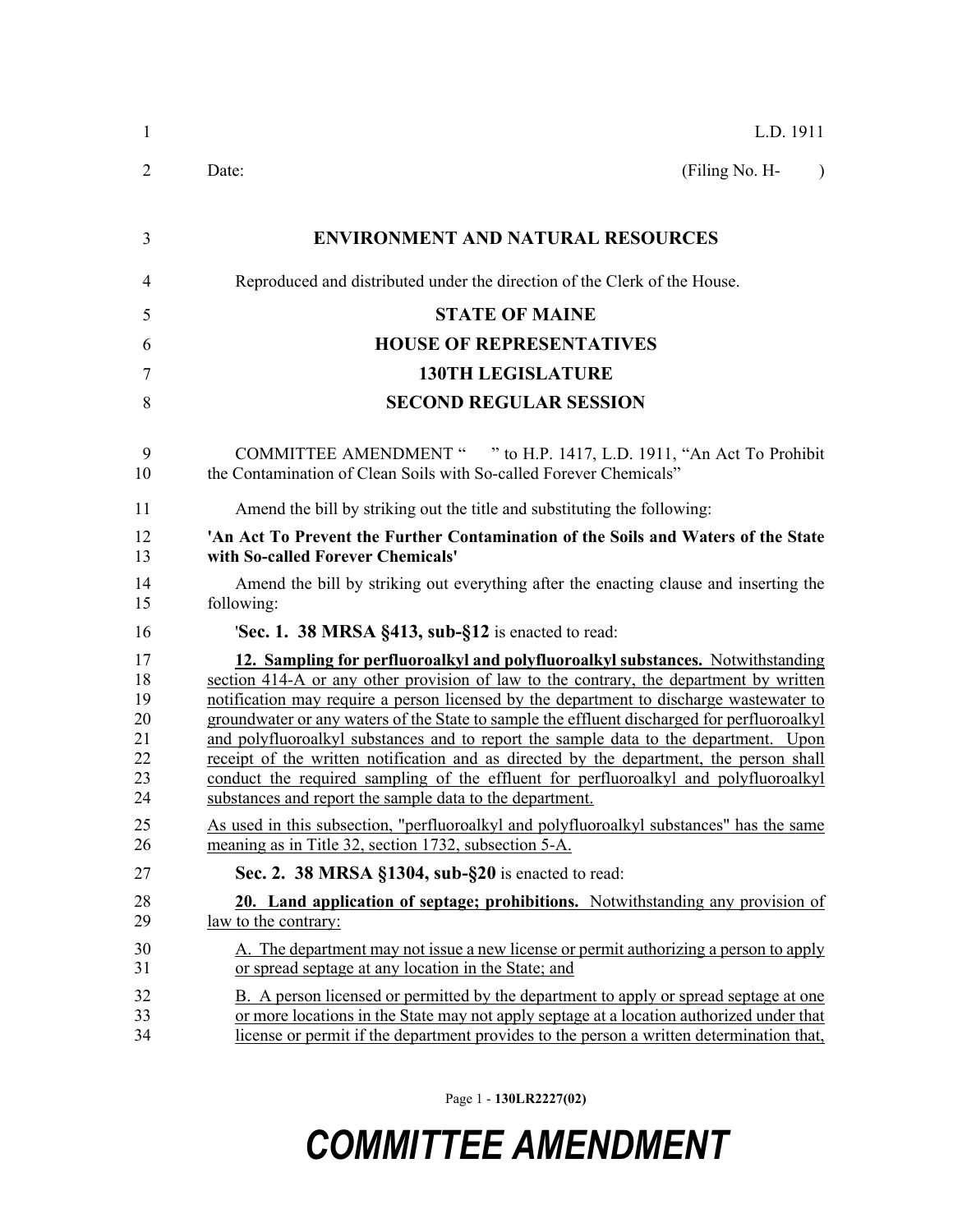| 1                        | based on testing conducted at or in close proximity to the location, the department has      |
|--------------------------|----------------------------------------------------------------------------------------------|
| $\overline{2}$           | determined that the concentration of perfluoroalkyl and polyfluoroalkyl substances in        |
| $\overline{3}$           | groundwater at that location or in drinking water sources in close proximity to that         |
| $\overline{\mathcal{A}}$ | location exceeds the applicable drinking water standard for perfluoroalkyl and               |
| 5                        | polyfluoroalkyl substances.                                                                  |
| 6                        | As used in this subsection, "perfluoroalkyl and polyfluoroalkyl substances" has the same     |
| 7                        | meaning as in Title 32, section 1732, subsection 5-A.                                        |
| 8                        | Sec. 3. 38 MRSA §1305, sub-§7, as enacted by PL 1983, c. 726, §2, is repealed.               |
| 9                        | Sec. 4. 38 MRSA §1306, sub-§2, as amended by PL 1985, c. 612, §19, is repealed.              |
| 10                       | Sec. 5. 38 MRSA §1306, sub-§7 is enacted to read:                                            |
| 11                       | 7. Prohibitions on land application of sludge; sale and distribution of compost              |
| 12                       | and other agricultural products and materials containing sludge and septage; sale,           |
| 13                       | distribution and use of crops grown at septage application sites. This subsection            |
| 14                       | governs the land application of sludge, the sale and distribution of compost and other       |
| 15                       | agricultural products and materials containing sludge and septage and the sale, distribution |
| 16                       | and use of crops grown at septage application sites.                                         |
| 17                       | A. Notwithstanding any provision of law to the contrary, except as provided in               |
| 18                       | paragraph B, a person may not:                                                               |
| 19                       | (1) Apply to or spread on any land in the State:                                             |
| 20                       | (a) Sludge generated from a municipal, commercial or industrial wastewater                   |
| 21                       | treatment plant;                                                                             |
| 22                       | (b) Compost material that included in its production sludge generated from a                 |
| 23                       | municipal, commercial or industrial wastewater treatment plant or septage; or                |
| 24                       | (c) Any other product or material that is intended for use as a fertilizer, soil             |
| 25                       | amendment, topsoil replacement or mulch or for other similar agricultural                    |
| 26                       | purpose that is derived from or contains sludge generated from a municipal,                  |
| 27                       | commercial or industrial wastewater treatment plant or septage;                              |
| 28                       | (2) Sell or distribute in the State:                                                         |
| 29                       | (a) Compost material that included in its production sludge generated from a                 |
| 30                       | municipal, commercial or industrial wastewater treatment plant or septage; or                |
| 31                       | (b) Any other product or material that is intended for use as a fertilizer, soil             |
| 32                       | amendment, topsoil replacement or mulch or for other similar agricultural                    |
| 33                       | purpose that is derived from or contains sludge generated from a municipal,                  |
| 34                       | commercial or industrial wastewater treatment plant or septage; or                           |
| 35                       | (3) Sell, distribute or use in the State an agricultural crop or other vegetative            |
| 36                       | material for any agricultural purpose, including, but not limited to, for use as             |
| 37                       | animal feed, if the agricultural crop or vegetative material was grown at a location         |
| 38                       | in the State where septage is licensed or permitted to be applied or spread.                 |
| 39                       | B. The prohibitions in paragraph A do not apply to:                                          |

Page 2 - **130LR2227(02)**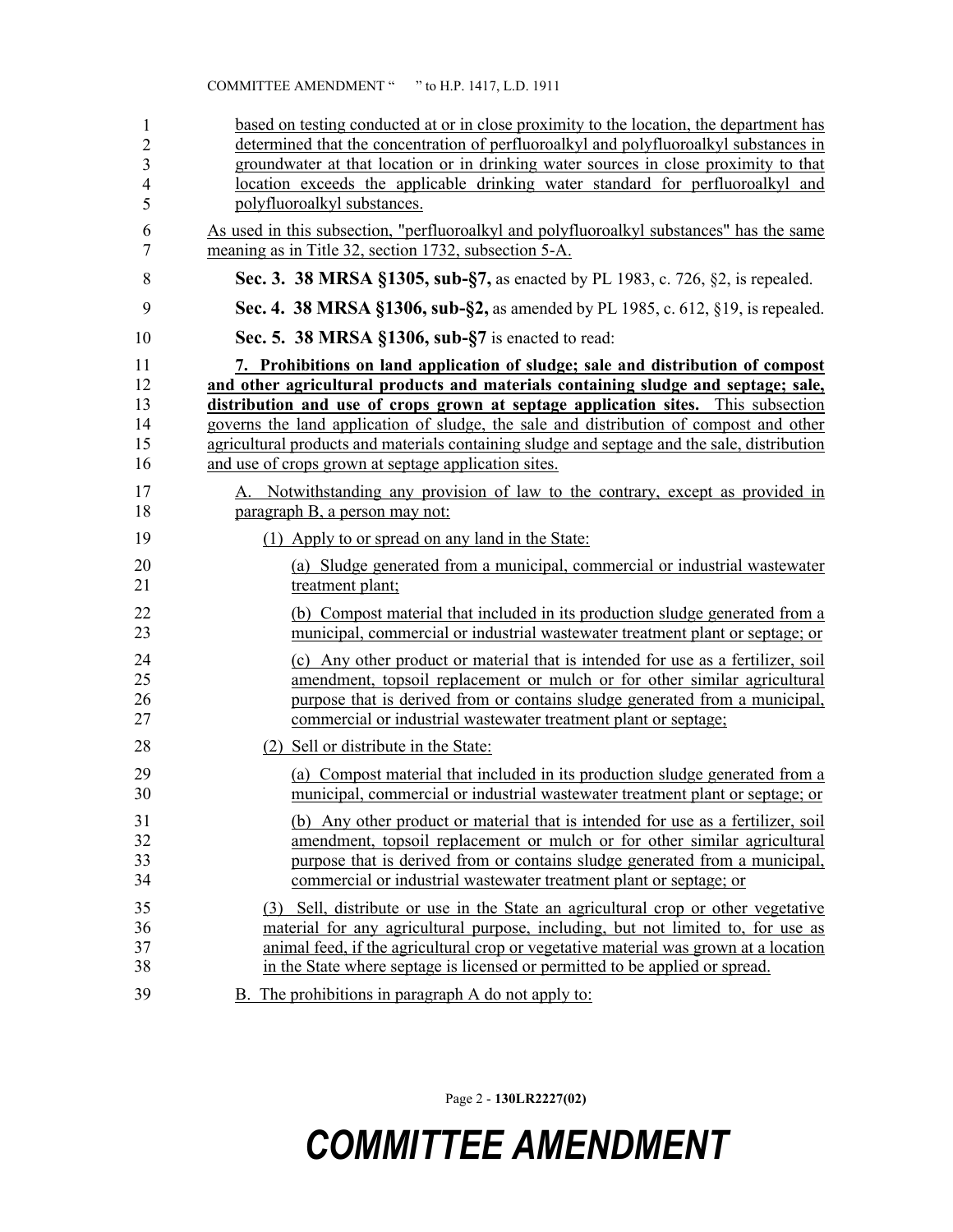| $\mathbf{1}$                                       | (1) The disposal or placement at a solid waste landfill of any of the materials that                                                                                                                                                                                                                                                                                                                                                                                                                                                                                                                                                                                                                                                                                                                                            |
|----------------------------------------------------|---------------------------------------------------------------------------------------------------------------------------------------------------------------------------------------------------------------------------------------------------------------------------------------------------------------------------------------------------------------------------------------------------------------------------------------------------------------------------------------------------------------------------------------------------------------------------------------------------------------------------------------------------------------------------------------------------------------------------------------------------------------------------------------------------------------------------------|
| $\overline{2}$                                     | are prohibited from application, spreading, sale, distribution or use by this                                                                                                                                                                                                                                                                                                                                                                                                                                                                                                                                                                                                                                                                                                                                                   |
| 3                                                  | subsection;                                                                                                                                                                                                                                                                                                                                                                                                                                                                                                                                                                                                                                                                                                                                                                                                                     |
| 4                                                  | (2) The land application of or the sale or distribution of compost material or other                                                                                                                                                                                                                                                                                                                                                                                                                                                                                                                                                                                                                                                                                                                                            |
| 5                                                  | agricultural product or material derived from or containing residuals generated as                                                                                                                                                                                                                                                                                                                                                                                                                                                                                                                                                                                                                                                                                                                                              |
| 6                                                  | a result of the processing or cultivation of food, food waste, crops or vegetative                                                                                                                                                                                                                                                                                                                                                                                                                                                                                                                                                                                                                                                                                                                                              |
| $\sqrt{ }$                                         | material, the brewing of malt liquor, the fermenting of wine or hard cider or the                                                                                                                                                                                                                                                                                                                                                                                                                                                                                                                                                                                                                                                                                                                                               |
| 8                                                  | distilling of spirits, including, but not limited to, blueberries, apples, grapes,                                                                                                                                                                                                                                                                                                                                                                                                                                                                                                                                                                                                                                                                                                                                              |
| 9                                                  | potatoes, seaweed, fish and seafood and spent grain or malt, provided that such                                                                                                                                                                                                                                                                                                                                                                                                                                                                                                                                                                                                                                                                                                                                                 |
| 10                                                 | residuals are not mixed with sludge from a municipal, commercial or industrial                                                                                                                                                                                                                                                                                                                                                                                                                                                                                                                                                                                                                                                                                                                                                  |
| 11                                                 | wastewater treatment plant, septage, sewage or sanitary wastewater prior to or                                                                                                                                                                                                                                                                                                                                                                                                                                                                                                                                                                                                                                                                                                                                                  |
| 12                                                 | during land application or the production of the compost material or other                                                                                                                                                                                                                                                                                                                                                                                                                                                                                                                                                                                                                                                                                                                                                      |
| 13                                                 | agricultural product or material; or                                                                                                                                                                                                                                                                                                                                                                                                                                                                                                                                                                                                                                                                                                                                                                                            |
| 14                                                 | (3) The land application of or the sale or distribution of compost material or other                                                                                                                                                                                                                                                                                                                                                                                                                                                                                                                                                                                                                                                                                                                                            |
| 15                                                 | agricultural product or material derived from or containing sludge resulting from                                                                                                                                                                                                                                                                                                                                                                                                                                                                                                                                                                                                                                                                                                                                               |
| 16                                                 | the production of precipitated calcium carbonate.                                                                                                                                                                                                                                                                                                                                                                                                                                                                                                                                                                                                                                                                                                                                                                               |
| 17                                                 | Sec. 6. 38 MRSA §1310-B-1, sub-§2, ¶A, as enacted by PL 2021, c. 478, §1, is                                                                                                                                                                                                                                                                                                                                                                                                                                                                                                                                                                                                                                                                                                                                                    |
| 18                                                 | amended to read:                                                                                                                                                                                                                                                                                                                                                                                                                                                                                                                                                                                                                                                                                                                                                                                                                |
| 19                                                 | A. The fund is funded by the fee under subsection 3 and any may accept revenue from                                                                                                                                                                                                                                                                                                                                                                                                                                                                                                                                                                                                                                                                                                                                             |
| 20                                                 | any source, public or private funds, that may be available for carrying out the purposes                                                                                                                                                                                                                                                                                                                                                                                                                                                                                                                                                                                                                                                                                                                                        |
| 21                                                 | of the fund. The department shall deposit with the Treasurer of State to the credit of                                                                                                                                                                                                                                                                                                                                                                                                                                                                                                                                                                                                                                                                                                                                          |
| 22                                                 | the fund money in the fund not currently needed by the department to carry out the                                                                                                                                                                                                                                                                                                                                                                                                                                                                                                                                                                                                                                                                                                                                              |
| 23                                                 | purposes of the fund, which may be invested as provided by law. Interest earned on                                                                                                                                                                                                                                                                                                                                                                                                                                                                                                                                                                                                                                                                                                                                              |
| 24                                                 | investment of money under this paragraph must be credited to the fund.                                                                                                                                                                                                                                                                                                                                                                                                                                                                                                                                                                                                                                                                                                                                                          |
| 25                                                 | Sec. 7. 38 MRSA §1310-B-1, sub-§3, as enacted by PL 2021, c. 478, §1, is                                                                                                                                                                                                                                                                                                                                                                                                                                                                                                                                                                                                                                                                                                                                                        |
| 26                                                 | repealed.                                                                                                                                                                                                                                                                                                                                                                                                                                                                                                                                                                                                                                                                                                                                                                                                                       |
| 27                                                 | Sec. 8. 38 MRSA §1310-B-1, sub-§4, as enacted by PL 2021, c. 478, §1, is                                                                                                                                                                                                                                                                                                                                                                                                                                                                                                                                                                                                                                                                                                                                                        |
| 28                                                 | amended to read:                                                                                                                                                                                                                                                                                                                                                                                                                                                                                                                                                                                                                                                                                                                                                                                                                |
| 29                                                 | <b>4. Rules.</b> The board shall may adopt rules necessary for the administration of the fund                                                                                                                                                                                                                                                                                                                                                                                                                                                                                                                                                                                                                                                                                                                                   |
| 30                                                 | and any underlying program or purpose under or funded by the fund and for the assessment                                                                                                                                                                                                                                                                                                                                                                                                                                                                                                                                                                                                                                                                                                                                        |
| 31                                                 | and collection of the fee under subsection 3. Rules adopted pursuant to this subsection are                                                                                                                                                                                                                                                                                                                                                                                                                                                                                                                                                                                                                                                                                                                                     |
| 32                                                 | routine technical rules as defined in Title 5, chapter 375, subchapter 2-A.                                                                                                                                                                                                                                                                                                                                                                                                                                                                                                                                                                                                                                                                                                                                                     |
| 33                                                 | Sec. 9. PL 2021, c. 478, §2, sub-§4 is repealed.                                                                                                                                                                                                                                                                                                                                                                                                                                                                                                                                                                                                                                                                                                                                                                                |
| 34<br>35<br>36<br>37<br>38<br>39<br>40<br>41<br>42 | Sec. 10.<br>Department of Environmental Protection to develop plan to<br>prohibit land application of septage; report. The Department of Environmental<br>Protection shall study methods of and develop a plan for prohibiting the land application<br>of septage in the State. The plan must include, but is not limited to, identification of the<br>available capacity at wastewater treatment plants or other treatment or disposal facilities in<br>the State or regionally to manage the septage that is currently land applied in the State,<br>determination of the capacity anticipated to be necessary to manage that septage if land<br>application is prohibited in the State, development of recommendations for supporting and<br>funding the development of such additional management capacity if necessary and |

Page 3 - **130LR2227(02)**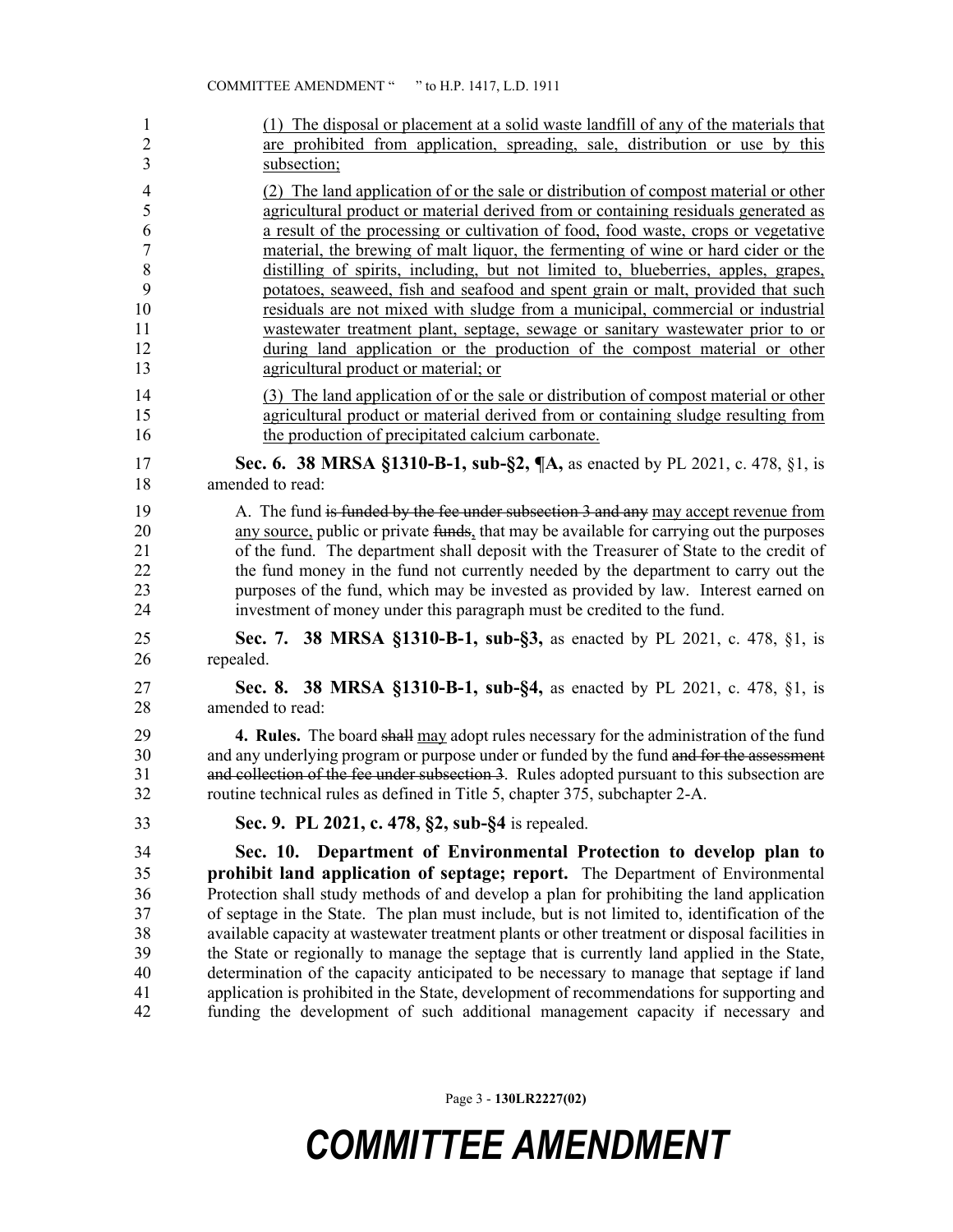development of recommendations concerning a framework and appropriate time frame for prohibiting the land application of septage in the State. 1 2

3 On or before January 15, 2023, the department shall submit to the joint standing 4 committee of the Legislature having jurisdiction over environment and natural resources 5 matters a report containing its findings and recommendations, including any suggested 6 legislation, resulting from the study under this section. After receiving the report, the joint 7 standing committee may report out legislation to implement any such recommendations.

- 8 As used in this section, "septage" has the same meaning as in the Maine Revised 9 Statutes, Title 38, section 1303-C, subsection 27.
- 10 **Sec. 11. Appropriations and allocations.** The following appropriations and 11 allocations are made.

#### 12 **ENVIRONMENTAL PROTECTION, DEPARTMENT OF**

#### 13 **Land Application Contaminant Monitoring Fund N385**

14 Initiative: Provides deallocation as a result of the repeal of the septage and sludge handling 15 fee.

| 16 | <b>OTHER SPECIAL REVENUE FUNDS</b> | 2021-22 | 2022-23                       |
|----|------------------------------------|---------|-------------------------------|
| 17 | All Other                          |         | $($1,799,500)$ $($3,599,500)$ |
| 18 |                                    |         |                               |
| 19 | OTHER SPECIAL REVENUE FUNDS TOTAL  |         | $($1,799,500)$ $($3,599,500)$ |
| 20 |                                    |         |                               |

- 21 Amend the bill by relettering or renumbering any nonconsecutive Part letter or section 22 number to read consecutively.
- 23 **SUMMARY**
- This amendment, which is the majority report of the committee, changes the title of and replaces the bill and does the following. 24 25

26 1. It authorizes the Department of Environmental Protection to require a person 27 licensed to discharge wastewater to sample the effluent discharged for perfluoroalkyl and 28 polyfluoroalkyl substances and to report the sample data to the department.

29 2. It provides that a person licensed or permitted by the department to apply or spread 30 septage at one or more locations in the State may not apply septage at any location 31 authorized under that license or permit if the department provides to the person a written 32 determination that, based on testing conducted at the location or in close proximity to that 33 location, the department has determined that the concentration of perfluoroalkyl and 34 polyfluoroalkyl substances in groundwater at that location or in drinking water sources in 35 close proximity to that location exceeds the applicable drinking water standard for 36 perfluoroalkyl and polyfluoroalkyl substances.

37 3. It prohibits the department from issuing any new license or permit authorizing a 38 person to apply or spread septage at any location in the State.

39 4. It repeals provisions of law that authorize a homeowner to arrange for septage from 40 a residence on the homeowner's property to be disposed of on that property.

Page 4 - **130LR2227(02)**